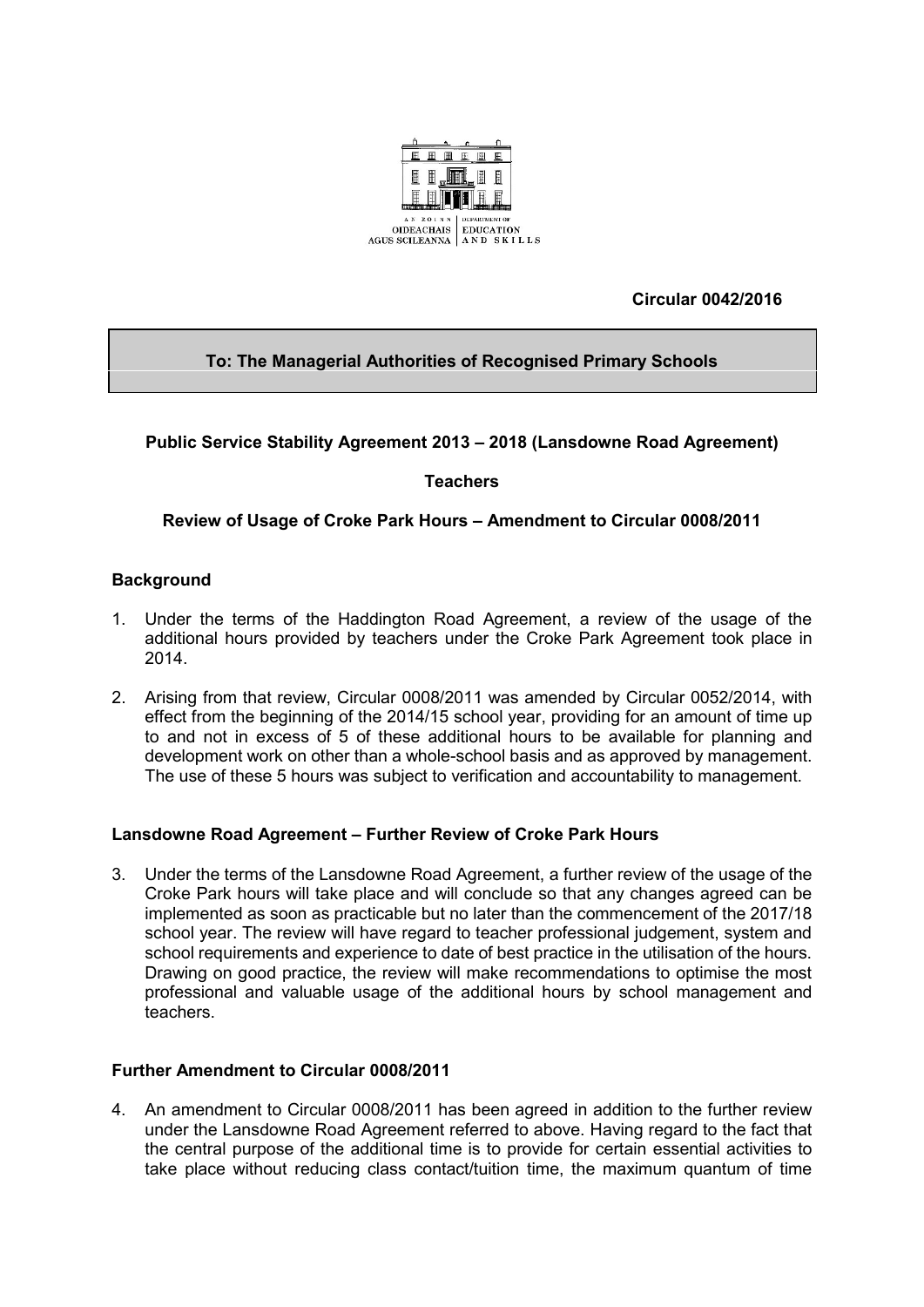available for planning and development work on other than a whole-school basis and as approved by management will be increased as follows:

- up to and not in excess of 8 hours with effect from the beginning of the 2016/17 school year;
- up to and not in excess of 10 hours with effect from the beginning of the 2017/18 school year.

The use of these hours is subject to verification and accountability to management.

- 5. The full revised text of the section of Circular 0008/2011 dealing with additional time is attached for reference at Appendix 1.
- 6. This Circular supersedes Circular 0052/2014, which is hereby withdrawn.

#### **Circulation and Queries**

- 7. Please ensure that copies of this Circular are provided to the Board of Management and its contents are brought to the attention of all teachers in your employment including those on leave of absence.
- 8. This Circular can be accessed on the Department's website under [http://www.education.ie](http://www.education.ie/)
- 9. Queries in relation to this Circular should be addressed to: [esr@education.gov.ie](mailto:esr@education.gov.ie)

Philip Crosby External Staff Relations 30 June 2016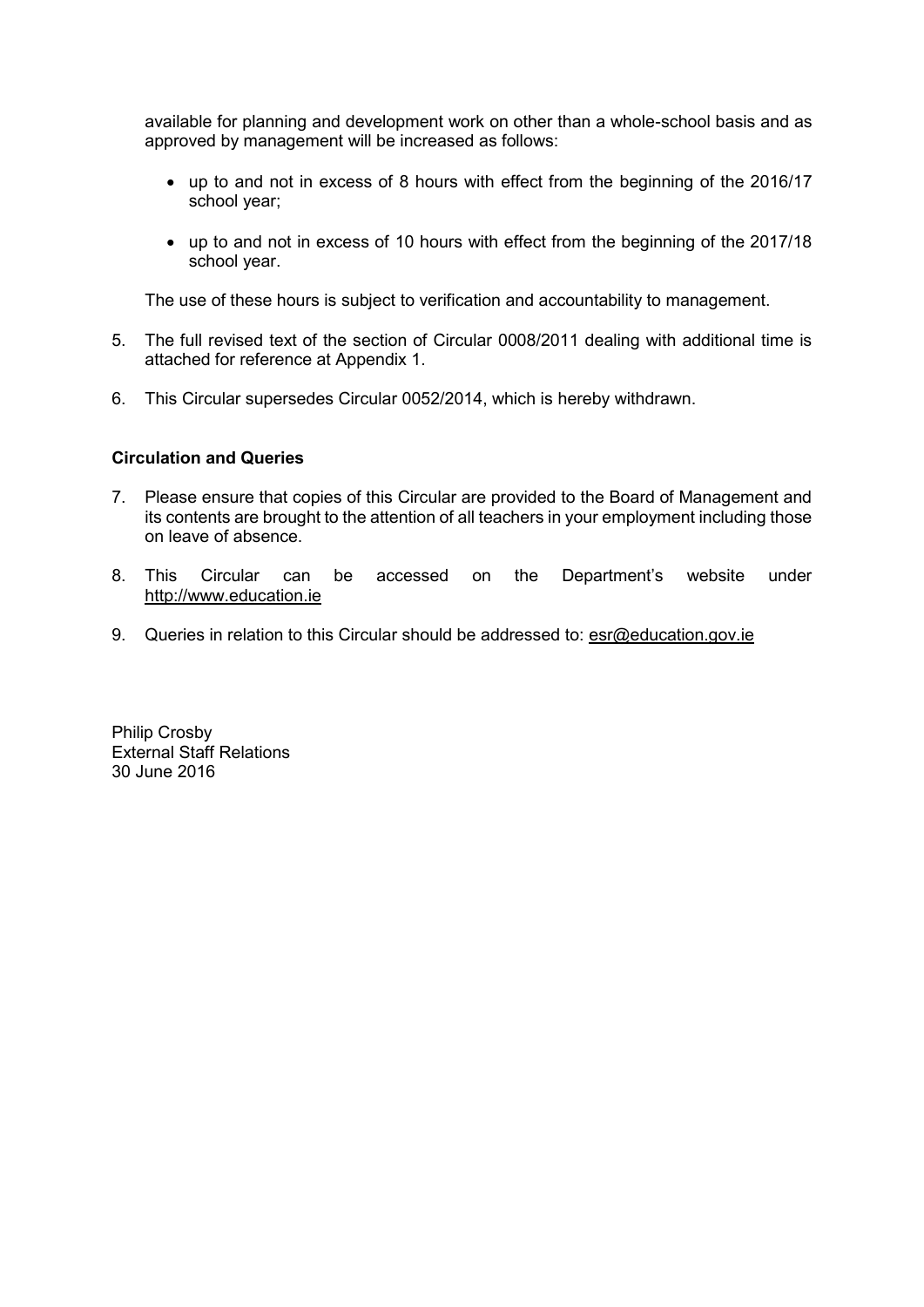# **Appendix 1- Revised text regarding additional time from Circular Letter 0008/2011**

#### **Additional Time**

- 1. Additional time of one hour per week is provided for in the Agreement.
- 2. At present, schools close early or for a day or half days to facilitate activities such as school planning, staff meetings, national inservice provision etc. A central purpose underlying the provision of additional time is to provide for these essential activities to take place without reducing class contact/tuition time.
- 3. In addition, there are situations where schools require supervision immediately before or after school opening/closing and this additional time may also be used to provide this where needed and for lesser daily periods than those at paragraph 5.
- 4. Over the course of the primary school year, the additional time provision amounts to 36 hours. Without prejudice to the provisions of paragraphs 5 and 6 below it is expected that there will be consultation at school level as to the optimum usage of this block of hours in order to meet the requirements of the school and to significantly eliminate the erosion of class contact time.
- 5. The hours in question may be utilised by schools in the manner set out at (a) or (b) below or by a combination of the provisions in (a) and (b).

(a) Having regard to paragraphs 3 and 4 above, school management may designate the usage of the 36 hours in blocks of 1, 2 or 3 hours. These may be scheduled over the course of the 183 day school year and the time period should be scheduled outside the normal school hours.

(b) Where there is a consensus among the school staff to so do, school management may utilise part of the hours in question aggregated as full days, subject to a maximum aggregation of the equivalent of two days, outside of the 183 days during which the school is open for tuition. The maximum applicable here will be subject to review for the school year 2012/2013 in light of the experience of its operation.

- 6. Having regard to paragraph 4 above, school management may designate the use of the 36 hours to provide additional time to deal with some or all of the following items.
	- school planning
	- continuous professional development
	- induction
	- pre and post school supervision
	- policy development
	- staff meetings
	- nationally planned inservice
	- school arranged inservice

Having regard to the central purpose underlying the provision of additional time as set out in paragraph 2 above, an amount of time up to and not in excess of 8 hours will be available for planning and development work on other than a whole-school basis and as approved by management with effect from the beginning of the 2016/17 school year.